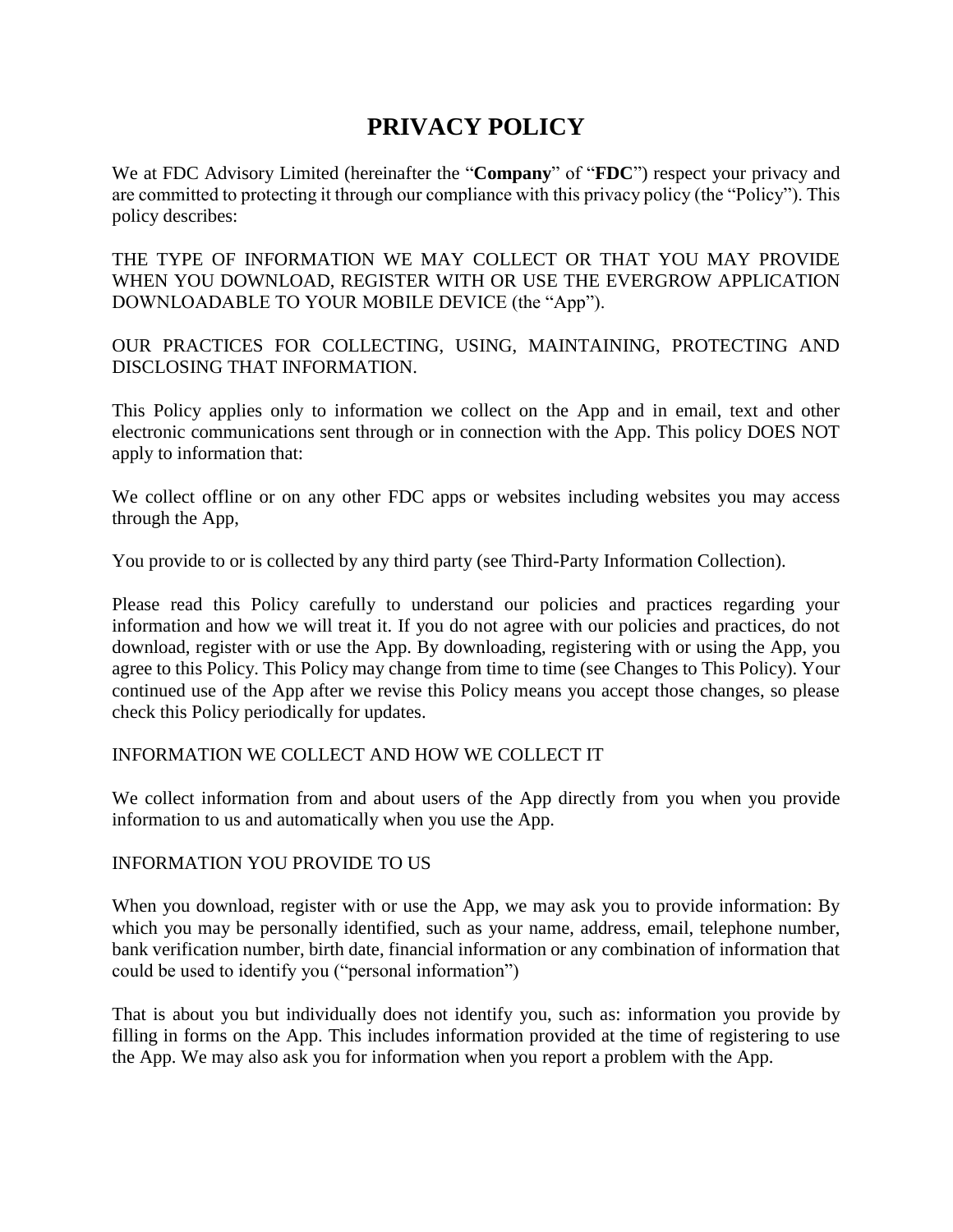Records and copies of your correspondence (including email addresses and phone numbers) if you contact us.

Your responses to surveys or questions that we might ask you to complete details of transactions you carry out through the App.

# AUTOMATIC INFORMATION COLLECTION

When you download, register with or use the App, it may use technology to automatically collect:

# USAGE DETAILS.

When you access and use the App, we may automatically collect certain details of your access to and use of the App, including traffic data, location data, logs and other communication data and the resources that you access and use on or through the App.

#### DEVICE INFORMATION.

We may collect information about your mobile device and an internet connection, including the device's unique identifies, IP address, operating system, browser type, mobile network information and the device's telephone number.

#### STORED INFORMATION AND FILES.

The App may also access metadata and other information associated with other files stored on your device. This may include, for example, device logs or device usage metadata information.

# LOCATION INFORMATION.

The App collects coarse real-time information about the location of your device and its IP address while the App is in use. The App will collect and store a user's location info through several different analytics tools. FDC will not share a user's location information with third parties, and will instead use the location information we collect to provide more relevant data to the user and to generally enhance our understanding of our user base.

# INFORMATION COLLECTION TECHNOLOGIES

The technologies we use for automatic information collection may include:

# COOKIES (OR MOBILE COOKIES).

A cookie is a small file placed on your mobile device. It may be possible to refuse to accept mobile cookies by activating the appropriate setting on your mobile device. However, if you select this setting you may be unable to access certain parts of the App.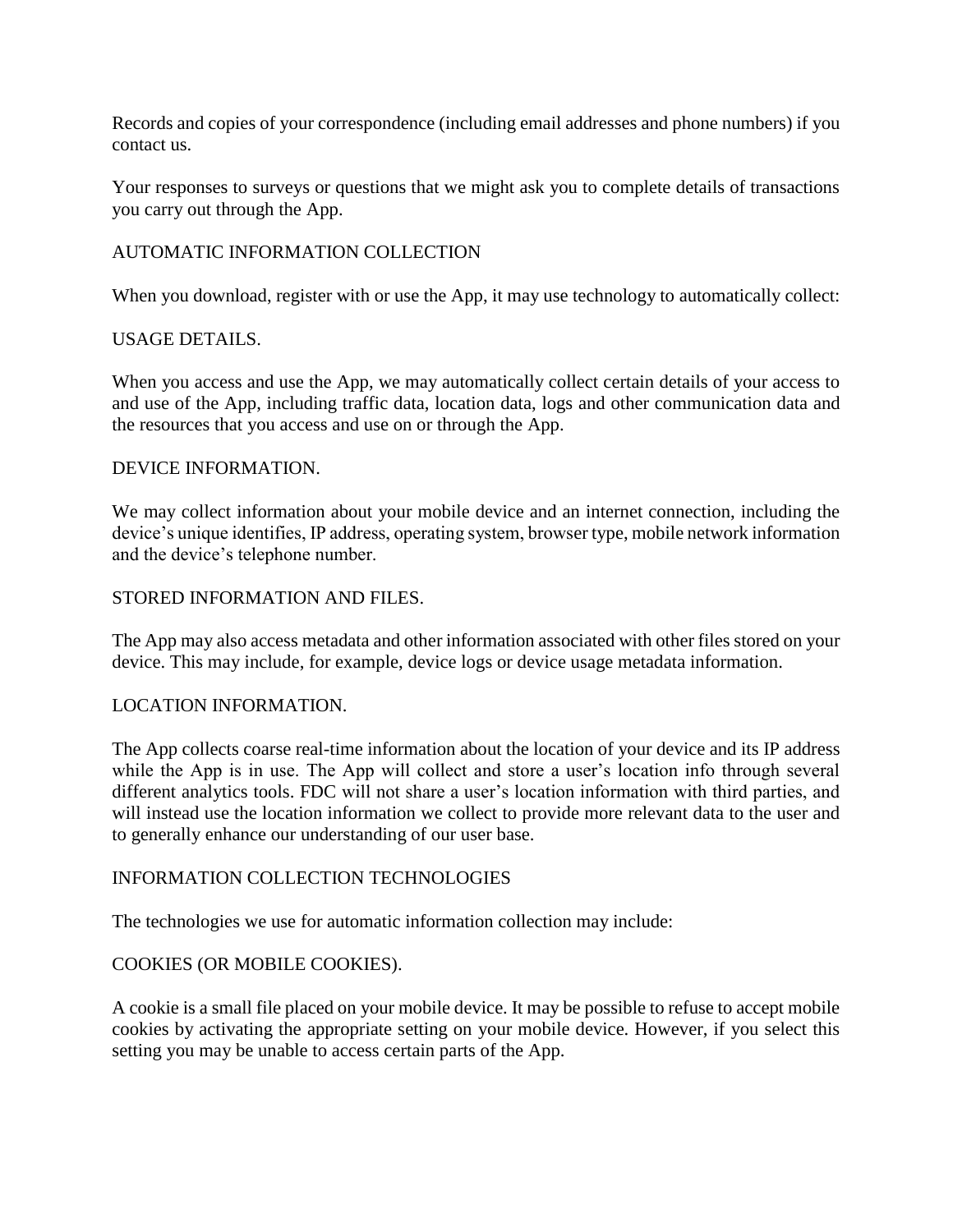#### WEB BEACONS.

Pages of the App and our emails may contain small electronic files known as web beacons (also referred to as clear gifs, pixel tags, and single-pixel gifs) that may permit FDC, for example, to count users who have visited those pages or opened an email and for other related App statistics, as well as recording the popularity of certain App content and verifying system and server integrity.

# THIRD-PARTY INFORMATION COLLECTION

When you use the App or its content, certain third parties may use automatic information collection technologies to collect information about you or your device. These third parties may include:

#### App store and platform providers; Analytics Companies

These third parties may use tracking technologies to collect information about you when you use the App, including tools like Mixpanel, Google Analytics, SegmentIO, Bugsnag, Instabug, Firebase, LiveChat, Facebook SDK and OneSignal. The information they collect may include analytics information, device information and location information, as well as your email address.

We do not control these third parties' tracking technologies or how they may be used. If you have any questions, you should contact the responsible provider directly.

#### HOW WE USE YOUR INFORMATION

We use information that we collect about you or that you provide to us, including any personal information, to:

Provide you with the App and its contents and any other information that you request from us.

Facilitate your activities with respect to the App

Contact you regarding administrative issues, such as questions about a specific request or otherwise respond to your comments or requests.

Prevent, detect, mitigate and investigate fraud, security breaches, and potentially prohibited or illegal activities.

Help us operate the App.

Deliver notices regarding your account.

Comply with FIRS and local tax requirements and for tax reporting purposes.

Provide you with information, such as notices of investment opportunities via the App, or updates concerning investments that you have participated in.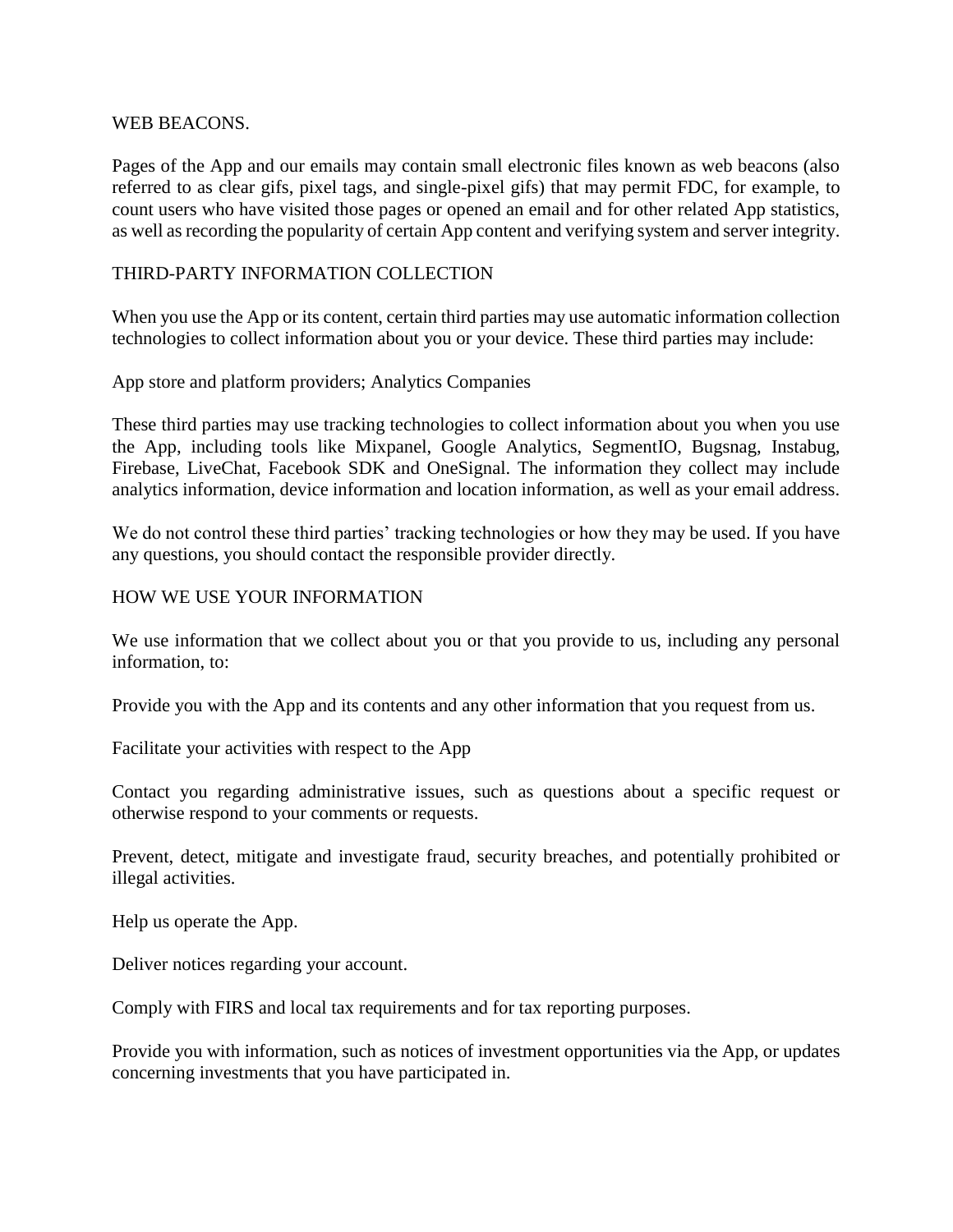Send you information we believe is relevant to you, such as news, bulletins, marketing materials or other information.

Enforce this Policy and the Terms and [Conditions.](https://rise.capital/privacy-policy/terms-of-use.html)

Conduct user surveys and questionnaires

Comply with applicable law.

We use aggregated information to analyze the effectiveness of the App, to improve the App, and for other similar purposes. In addition, from time to time, we may undertake or commission statistical and other summary analyses of the general behavior and characteristics of users participating in the App, and may share aggregated information with third parties. We may collect aggregated information through the features of the software that supports the App, through cookies, and through other means described in this Policy.

To enable us to better understand the characteristics of our users and/or to provide services tailored to your needs, we may combine your personal information with certain automatically-collected information that would not otherwise be personally identifiable. If we combine or link any automatically-collected, non-individually identifiable information with your personal information, the resulting combination will be treated as personal information under this Policy.

# DISCLOSURE OF YOUR INFORMATION

We may disclose personal information that we collect or that you provide to our subsidiaries, which may use the personal information in a manner consistent with this Policy. We may disclose aggregated information about our users or information that does not identify any individuals or device, without restriction:

To our subsidiaries and affiliates, which may use the aggregated information we share in a manner consistent with this Policy.

To contractors, service providers and other third parties we use to support our business and who are bound by contractual obligations to keep such aggregated information confidential and use it only for the purposes for which we disclose it to them.

In the event of a transaction or proposed transaction involving the transfer of substantially all of the assets of FDC or one or more of its businesses to another entity, whether an affiliate or a third party, or in connection with a bankruptcy, we may share aggregated information in the diligence process or to otherwise facilitate the transaction, and with individuals assisting in the transaction or in connection with a bankruptcy. Any aggregated information may also be one of the transferred assets as part of the transaction or bankruptcy.

To the extent we reasonably believe we are required to do so by law or to comply with any legal or regulatory requirement or request, or to protect against fraud, illegal activity, to otherwise protect FDC from liability.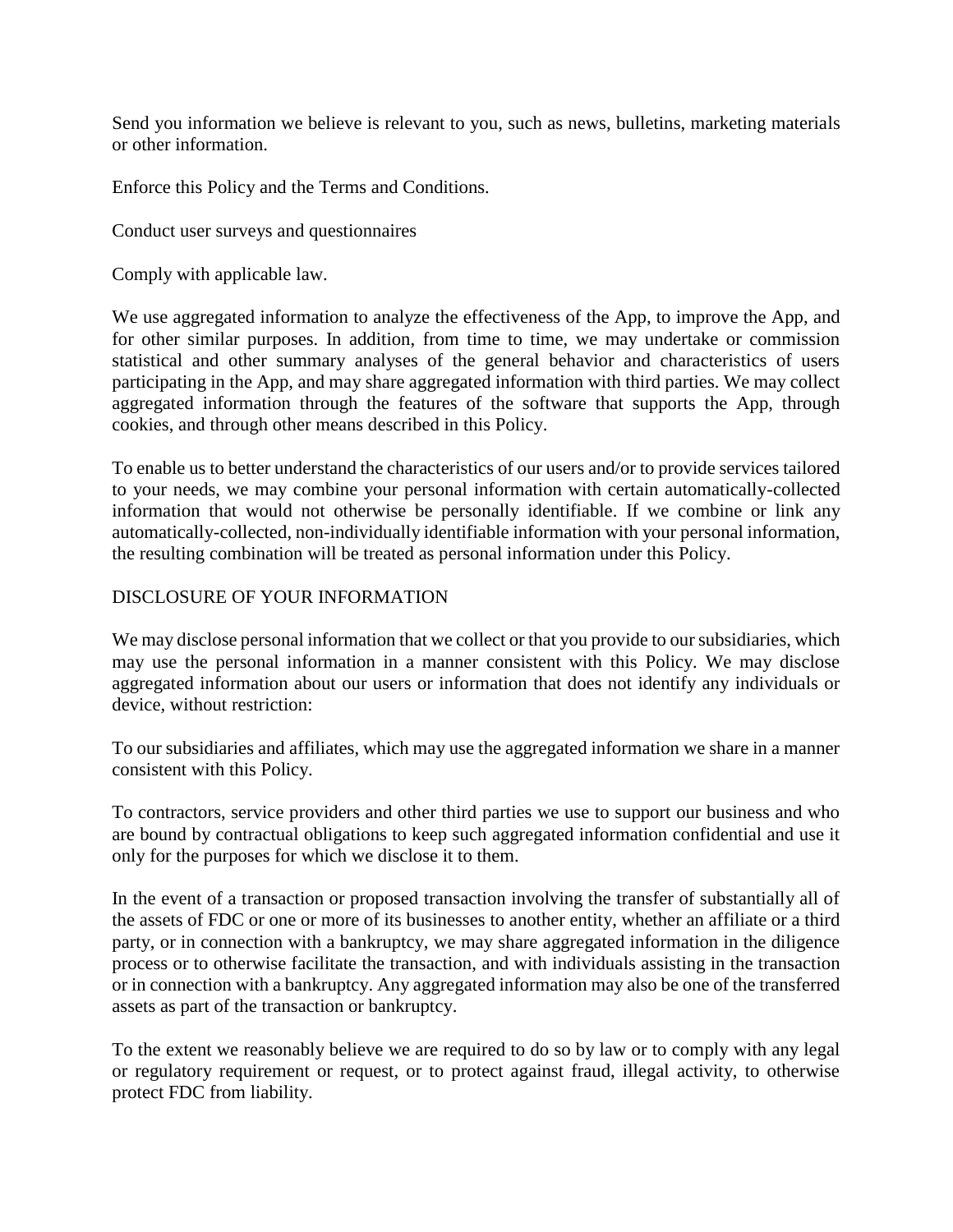If we believe it is necessary or appropriate to protect the rights, property or safety of the App's users, any third party or FDC.

# YOUR CHOICES ABOUT OUR COLLECTION, USE AND DISCLOSURE OF YOUR INFORMATION

We strive to provide you with the choices regarding the personal information you provide to us. This section describes mechanisms we provide for you to control certain uses and disclosures of your information.

# TRACKING TECHNOLOGIES.

You can set your mobile device to refuse all or some mobile cookies, or to alert you when cookies are being sent by logging into the App and visiting your account profile page. If you disable or refuse cookies or block the use of other tracking technologies, some parts of the App may then be inaccessible or not function properly.

# LOCATION INFORMATION.

You can choose whether or not to allow the App to collect and use real-time information about your device's location by logging into the App and visiting your account profile page. If you block the use of location information, some parts of the App may then be inaccessible or not function properly.

In general, you may browse the App without providing personal information. However, if you choose not to provide certain personal information through the App, we may not be able to provide certain services or process certain of your requests. You will not be able to become an investor or use all of the features that we offer through the App. Depending on the functionality associated with the App feature you are using, you may be able to update or delete certain of your personal information on the App. Accordingly, at your request, we will take reasonable steps to remove your personal information from our databases. However, please note that:

We may not be permitted to delete your personal information completely, due to FIRS and regulatory reporting requirements, investments on the App and the rights thereof, and data backups and records of deletions.

If you request deletion of your personal information, you may be unable to use certain features of the App.

Certain of your personal information may remain in our databases following the deletion of your account.

You may not remove de-identified, anonymous, or aggregate data from our databases.

Any deletion requests may be sent to [info@fdc.ng.com](file:///C:/Users/Gbenga/AppData/Local/Microsoft/Windows/INetCache/Content.Outlook/IAJ32G3U/info@fdc.ng.com)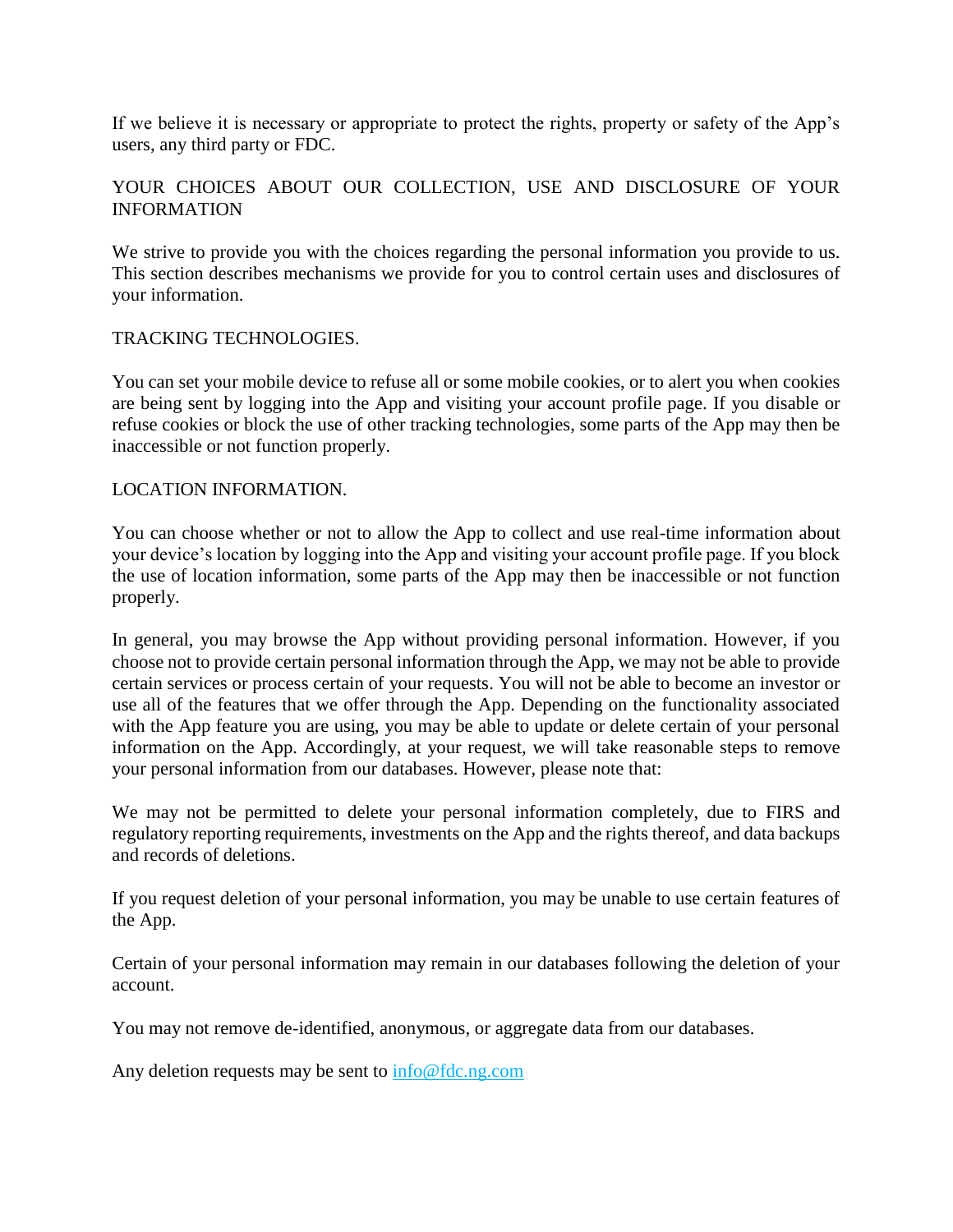If you no longer wish to receive marketing emails from us, you can opt out of these communications by logging into the App and visiting your account profile page or by contacting us at [info@fdc.ng.com.](file:///C:/Users/Gbenga/AppData/Local/Microsoft/Windows/INetCache/Content.Outlook/IAJ32G3U/info@fdc.ng.com) Please understand that you will not be allowed to opt-out of transactional notices or other legal and related notices concerning your relationship to the App or your account.

# ACCESSING AND CORRECTING YOUR PERSONAL INFORMATION

You can review and change your personal information by logging into the App and visiting your account profile page. You may also send us an email at [info@fdc.ng.com](file:///C:/Users/Gbenga/AppData/Local/Microsoft/Windows/INetCache/Content.Outlook/IAJ32G3U/info@fdc.ng.com) to request access to, correct or delete any personal information that you have provided to us. We cannot delete your personal information except by also deleting your user account. We may not accommodate a request to change information if we believe the change would violate any law or legal requirement or cause the information to be incorrect.

# DATA SECURITY

We have put in place reasonable security systems designed to prevent unauthorized access to or disclosure of personal information, and we take reasonable steps to secure and safeguard this information against loss, theft, and unauthorized use, disclosure, or modification. With that said, there is no such thing as 100% security of the networks, servers and databases we operate or that are operated on our behalf. Before submitting any personal information via the App, please be aware of these inherent risks and understand that you do so at your own risk. You also play a role in protecting your personal information. Please do not share your user name or password with others. If we receive an order or instructions using your information we will consider that you have authorized the transaction.

# DATA RETENTION

We keep your personal information for as long as reasonably necessary for the purposes described in this Policy, while we have a legitimate business need to do so in connection with your account, or as required by law (e.g. for tax, legal, accounting or other purposes), whichever is longer.

# CHANGES TO THIS POLICY

We may update or modify this Policy at any time, which will become effective as of our posting on the App. In addition to posting on the App, we will notify you that this Policy has been changed through an in-App alert the first time you use the App after we make the change.

You are responsible for ensuring we have up-to-date contact information for you and for periodically visiting this Policy to check for any changes.

# Contact Information

If you have any questions about this Policy, the practices of the App or your dealings with the App, please contact us at: